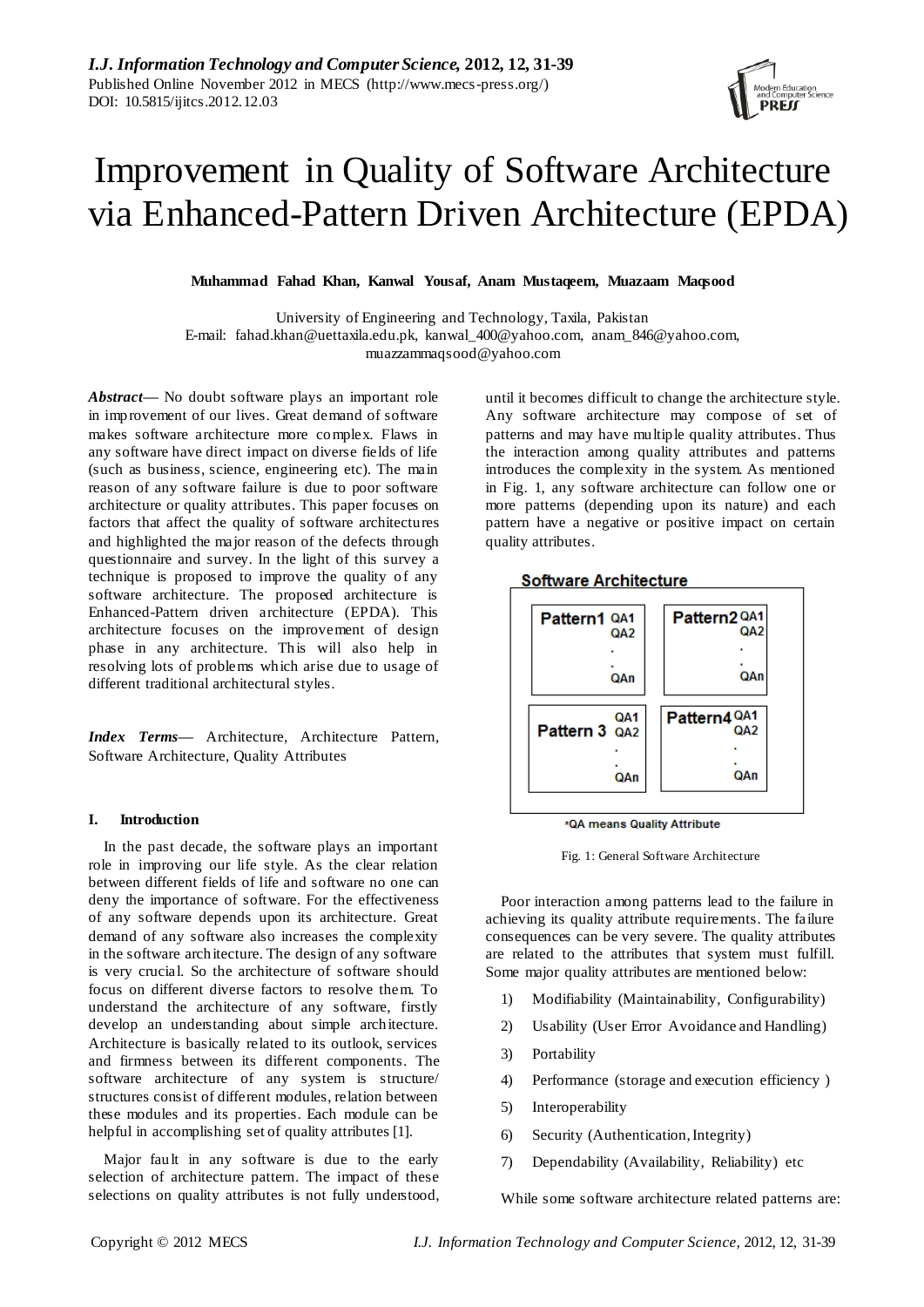- 1) Model View Controller
- 2) Layered Pattern
- 3) Shared Repository
- 4) Pipes and Filters
- 5) Client-Server
- 6) Broken
- 7) Black-Board etc

The major purpose of any quality oriented software architecture is to address three basic problems shown below:

- 1) Good Quality Software architecture design
- 2) Defining, Implementing and Evaluating architecture's quality
- 3) Management of Architecture's Quality

So to improve the quality of any software architecture, it's better to minimize the contradictions between quality attributes caused due to different patterns. A survey is conducted for this purpose in order to analyze the problems in already existing architecture and by using this knowledge a new architecture is proposed named as Enhanced-Pattern Driven Architecture (EPDA).

The rest of this paper is organized as follows: Section 2 provides a brief review of different quality attributes and different architecture patterns. Section 3 explains about the survey which we had carried out from the people with diverse fields. Section 4 presents the proposed methodology and. Conclusion and future work are given in the final section.

#### **II. Literature Survey**

Lundberg, Bosch, Häggander and Bengtsson [1] explain that quality attributes of larger systems depends upon its architecture. They focused on performance and modifiability by comparing five different industrial applications (i.e. billing gateway, fraud control, generic database, haemo-dialysis and measurement system). They proposed eight design guidelines defined to gain advantage over quality attributes of any architecture.

Figueiredo, Reis, and Rodrigues [2] proposed a framework that allows virtual community to search for software architecture's information. Their software architecture is based on the Toeska Architecture Ontology. This architecture provides a light-weight mechanis m that can easily be adopted by the virtual community.

Marten, Kozioleky, Beckerz and Reussner [3] provided an approach to improve the architecture of any software automatically. They concerned with performance, reliability and cost related quality attributes. Based on the initial model of a system, new candidates are generated automatically and evaluated for different quality criteria. They focused on the tradeoff decisions between multiple qualities criteria.

Silva, Terra, and Valente [4] proposed improvement of architectural constraints based on maintainability and evolvability. They have three-staged goals to achieve quality oriented architecture. In first stage, analyze the importance of architecture in any system. In next stage, take control of the different of architectural constraints for removing the negative impact of quality attributes in any software system. In last stage, use simple language (i.e. Dependency Constraint Language (DCL)) to express these architectural constraints that have the clear impact on maintainability and evolvability of realworld applications.

F. Bachmann, L. Bass, M. Klein and C. Shelton [5] proposed that all the quality attributes are treated in a same way. Normal practice is to separate and hide the most identifiable large modules of responsibility. They used a reasonable framework for modifiability for supporting separation and encapsulation of these modules. These are explicitly included in different quality attributes.

Steffen Thiel [6] explains that the quality attributes play a major role in any architecture of application. He proposed few techniques related to QUDRAD (Quality Driven Architecture Development). He explains about the scenario of quality attributes related to the source of stimulus (actor) to request for accessing the system's artifact. Then the response of the system is being measured in order to check the quality of software system.

#### **III. Research Methodology**

A research methodology is carried out in order to understand the importance of quality driven architecture and the shortcomings with the traditional architectural styles. This could be done through the proper approach adopted to conduct a survey. A questionnaire-based approach is used to perform this survey. The overall survey process includes 6 basic stages as shown in Fig. 2 [7] [8].

Data is gathered from different sources in order to make an effective questionnaire. These questionnaires broadly cover the major portion of software architecture and quality attributes. The survey team include group of people such as from educational background, professionals and technical people. The result is collected and mentioned in the form of pie-chart to represent the response of different groups of people. The survey includes various questions as shown below along with responses.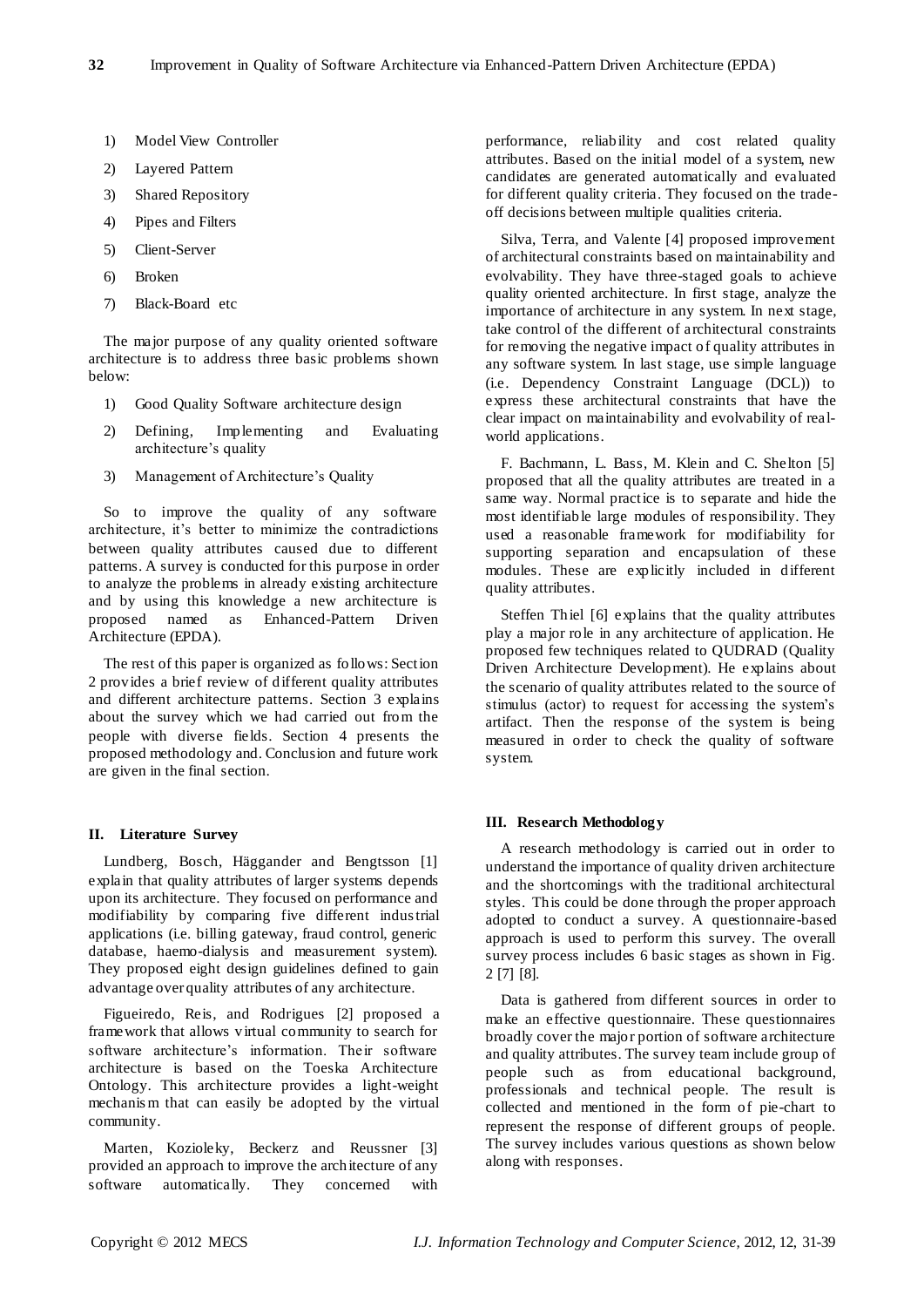

Fig. 2: 6-Stages Research Methodology

## **3.1 Observations and Analysis**

1) Are the traditional architectures help in solving the emerging problems of any application?



Fig. 3: Traditional Architecture's Importance in Problem Solving

2) Can architecture of any system/ application follows multiple architecture patterns at a same time?



Fig. 4 Multiple Architecture Patterns in any Application

3) Is it beneficial to use different patterns in a same application's architecture?



Fig. 5: Benefit of Using Multiple Patterns in Architecture

4) Do these patterns should follow the rule of "High-Cohesion and low-Coupling"?



Fig. 6: High Cohesion and Low Coupling between Patterns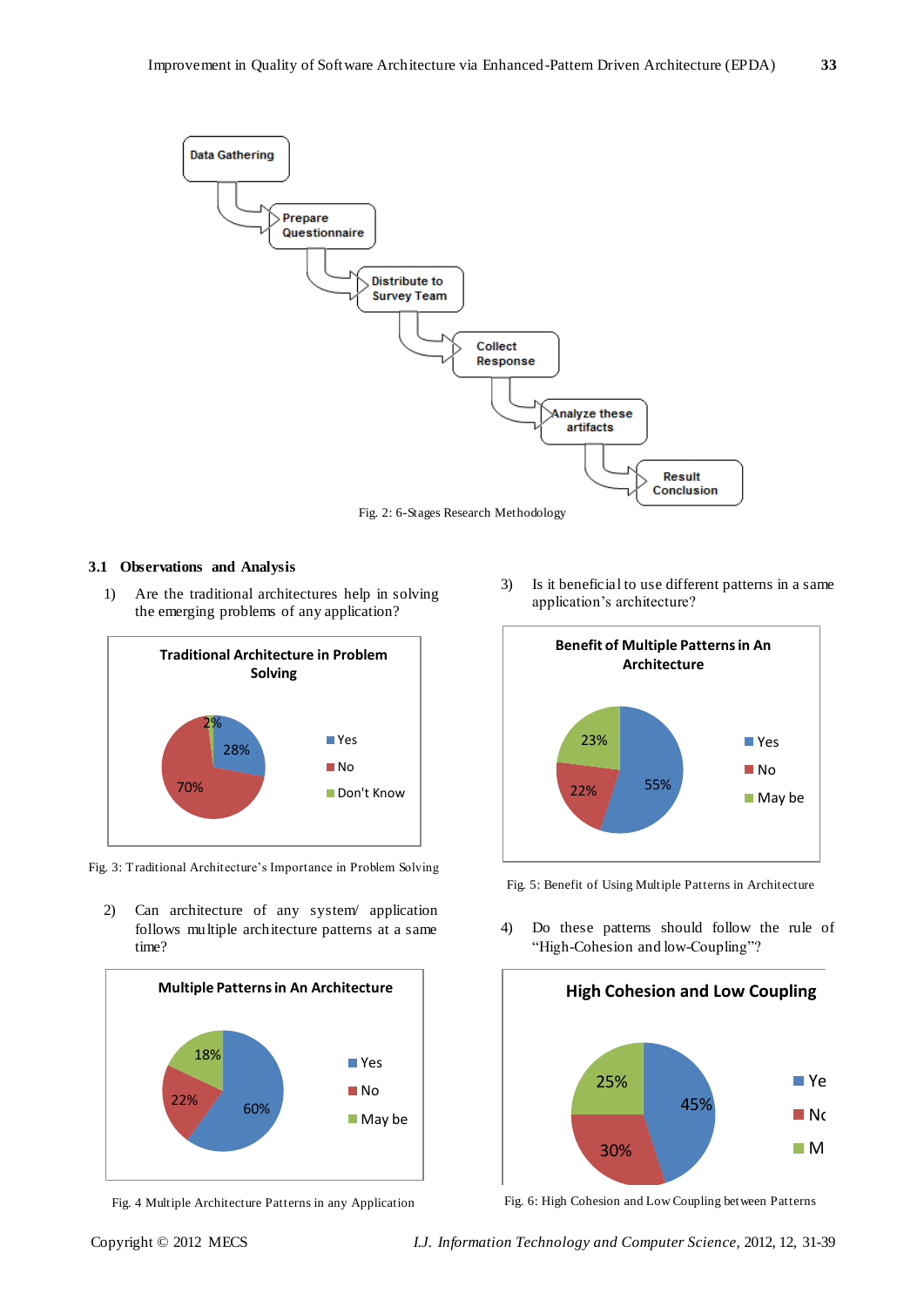5) What are the levels of patterns use in any software architecture?



Fig. 7: Levels of Patterns in any Application

6) Do the quality attributes of any software architecture have an impact by using different patterns?



Fig. 8: Impact of Quality Attributes by Using Multiple Patterns

7) What are the most common patterns used in any software architecture?



Fig. 9: Common Architecture Patterns in Different Applications

8) For different application domains (such as webapplications, embedded systems, games, and scientific applications) can use same pattern?

**Same Pattern for Different Domains**

15% 65% 20% Yes **■** No

Fig. 10: Same Patterns in Different Applications

9) Is it possible that single attribute can be handled by more than one architectural pattern?



Fig. 11: Single Quality Attribute Handled by Multiple Patterns

10) Do you prefer to use prototyping for the creation of any software architecture?



Fig. 12: Prototypes for any Architectural Model

11) Is it valid that "by checking the impact of any pattern in overall architecture of system helps in identifying the quality-oriented architecture"?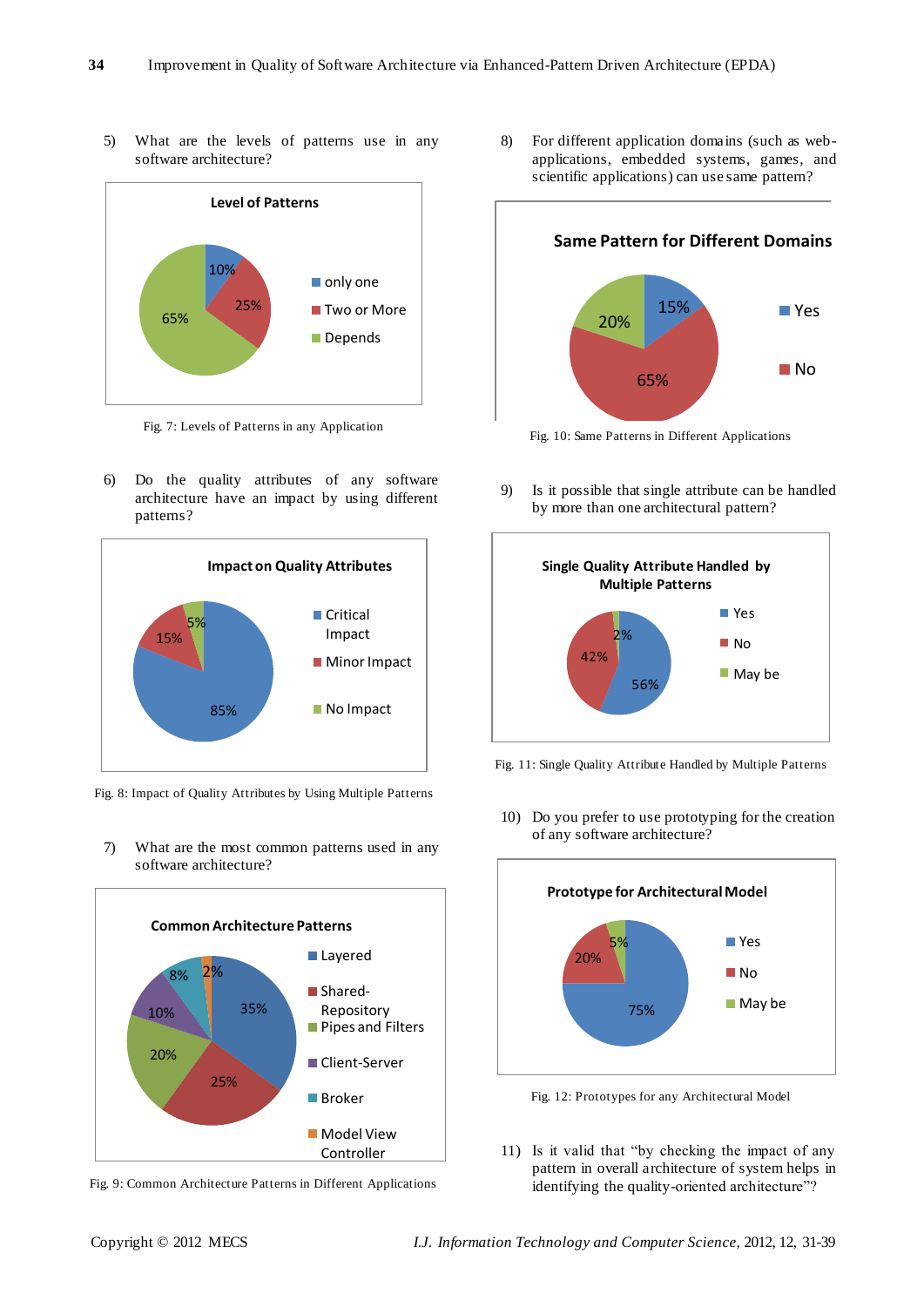

Fig. 13: Impact of Patterns in Quality of Architecture

#### **3.2 Conclusion of Survey**

We concluded from the survey that traditional architectures are no more helpful in solving problems of daily routine life. So there is a need of architecture to overcome this issue. Majority of the people said that multiple patterns can be used in any system architecture depending upon its nature and complexity. These patterns are very helpful in achieving different quality attributes.

The rule "High Cohesion and Low Coupling" should also follow to the patterns. But in some cases patterns can become dependent on others (e.g. in online airline

reservation system, web application having layered pattern depends upon the database of repository pattern). Depending upon the architecture different levels of patterns can be used. There is a diverse feedback regarding the usage of different patterns in any architecture. Prototyping can be helpful in achieving the right architecture while keeping in mind that same architecture pattern cannot be used in different application domains. But single quality attribute can be handled by multiple patterns (e.g. security is handled by layers, MVC).

#### **IV. Enhanced-Pattern Driven Architecture (EPDA)**

Different architectures are used by multiple applications. Currently existing architectures have few short comings. Because the patterns used by these architectures don't have large caliber to run on diverse applications. Pattern-driven architecture (PDA) was used to overcome the problems of traditional architecture [9]. But this architecture has few limitations. The key limitation of PDA is the amount of source information of patterns that the architect has. The lesser knowledge an architect has about patterns, the less PDA can be used effectively. It has difficulty in scalability, which can be used for the evaluation of larger system. So for this purpose an enhanced-pattern driven architecture (EPDA) is proposed in order to avoid such situations. The main architecture of EPDA is shown in Fig. 14.



Fig. 14: Model of Enhanced Pattern Driven Architecture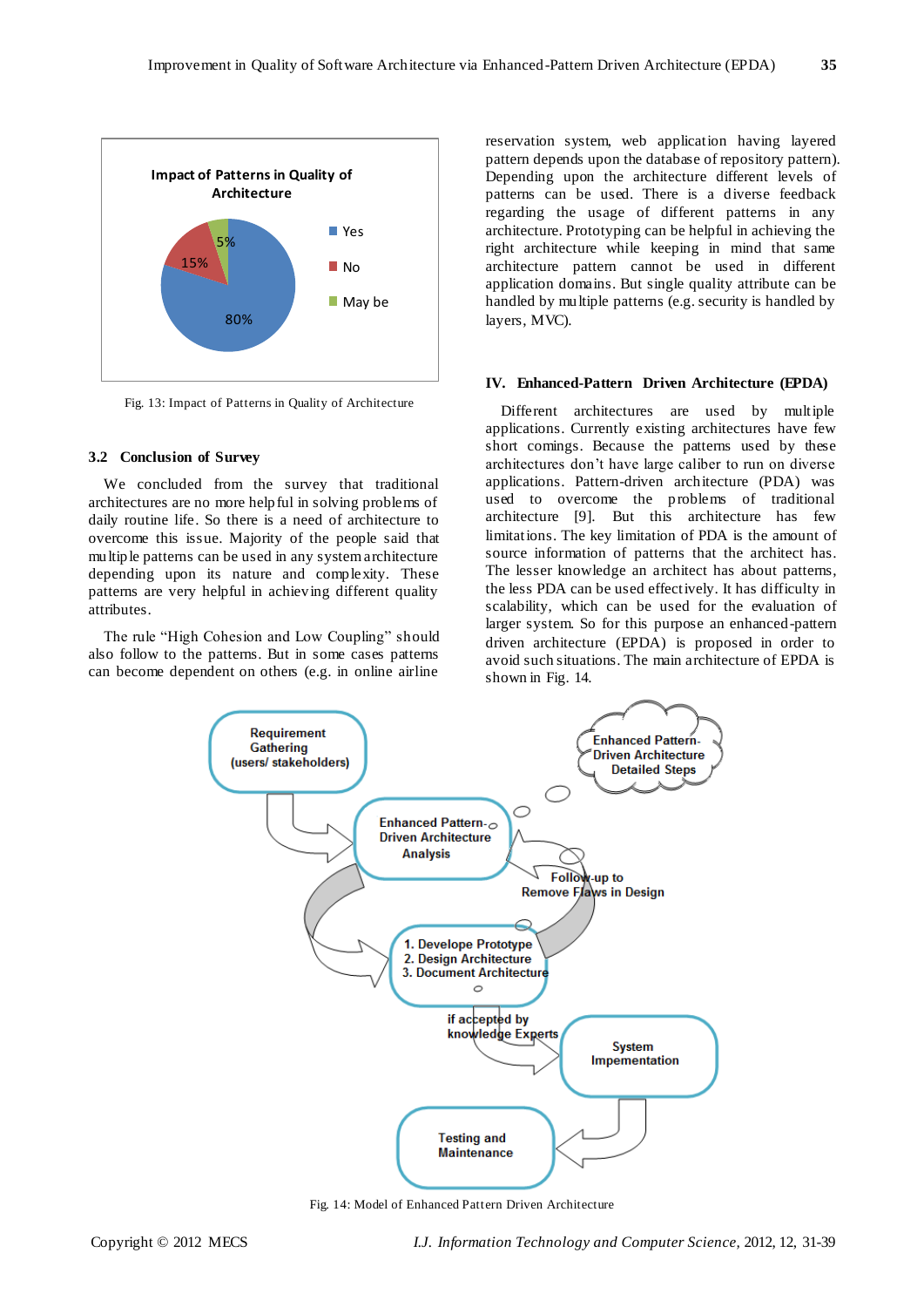This architecture is based on the concept of SDLC (Software Development Life Cycle). But the analysis and design phases are different and involve nested procedures. As any architecture may compose of one or more patterns so the EPDA resolves the problem of scalability by carrying not only single pattern oriented system as well as multiple -pattern based applications. EPDA firstly check the pattern/patterns used for any application domain. Then identify the level of patterns. If a single pattern (pattern level=1) is followed by application then single pattern driven model is used. If more than one pattern (pattern level  $>=$  2) is followed by application then multiple patterns driven model is used as mentioned in Fig. 15.



Fig. 15: Pattern Identification in EPDA analysis phase

## **4.1 Single-Pattern Driven Architecture**

The single-pattern oriented architecture follows 6 simple steps as mention in Fig. 16:



Fig. 16 Single Pattern-Driven Architecture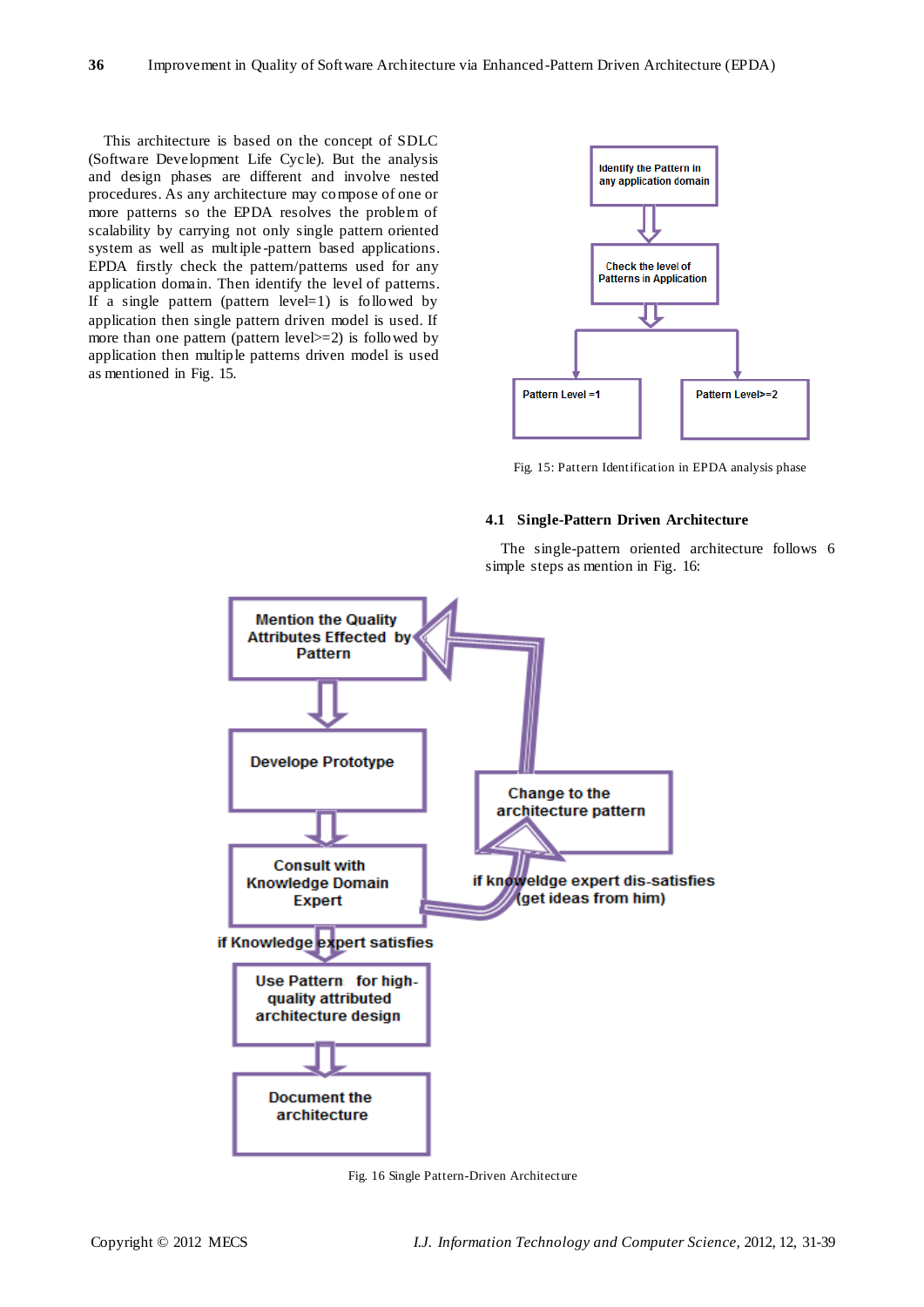- 1) Mention or highlight all the quality attributed that effects pattern. These quality attributes may have positive or negative impact on the pattern. Make the selection of these quality attributes that have more positive impact.
- 2) An architect develops prototype according to his/her own knowledge.
- 3) Then this prototype is verified by the domain knowledge expert.
- 4) If knowledge expert is not satisfied, then he/she should mention the reasons of dissatisfaction.

Also get help from an expert in development of quality attributed architecture.

- 5) So this pattern can be used as a high-quality attributed architecture design
- 6) Document the architecture for later purpose usage.

### **4.2 Multiple-Patterns Driven Architecture**

The multiple-pattern oriented architecture follows 9 steps as mention in fig 17:



Fig. 17: Multiple-Patterns Driven Architecture Model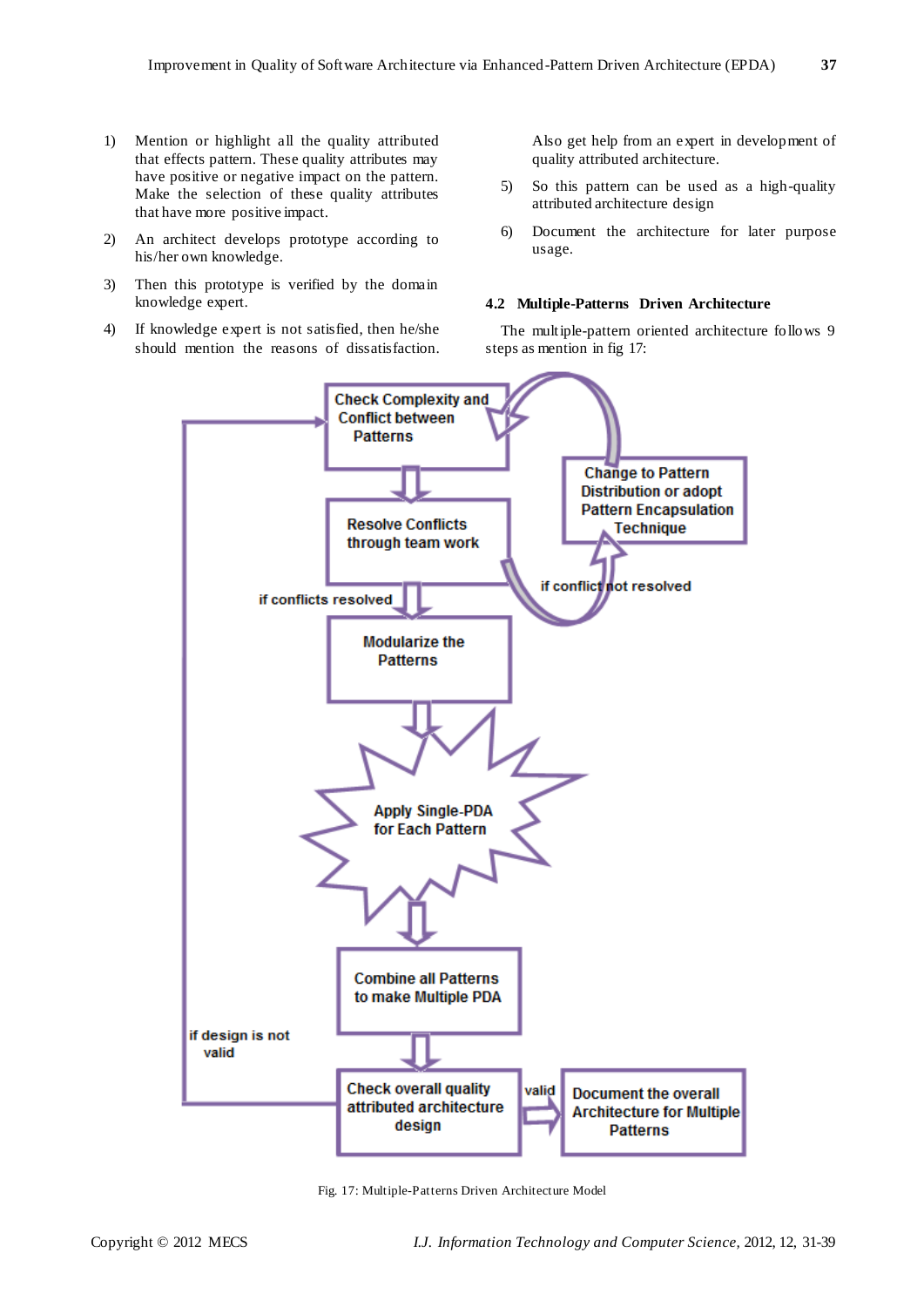The steps are:

- 1) As multiple patterns are involved in architecture. So check for the conflicts and complexity constraint between multiple patterns.
- 2) Resolve these conflicts through advance knowledge on patterns and software architecture.
- 3) If the conflicts are still unresolved then bring changes to patterns i.e. encapsulates some information from one pattern to other
- 4) Modularize the patterns
- 5) Then follow same 6 steps of single-PDA for each individual pattern
- 6) Combine all the patterns by using simplest rule as a baseline. The rule is "High-Cohesion and Low Coupling". Each pattern should have one distinct purpose and it should be independent of other patterns. Low coupling will help in easy modularization and combination.
- 7) Check overall architecture's quality and rate it. This rating is done by knowledge experts and other technical people.
- 8) If the architecture is above the certain range in quality attribute then document the architecture for combine patterns
- 9) Otherwise start from the scratch.

These architectures resolve the conflicts caused in Pattern-Driven Architecture. The major conflicts were lack of knowledge by architects and scalability. In this proposed methodology, architects can get the knowledge from the domain experts by consulting them. Scalability is resolved by using the architecture for multiple patterns model.

## **V. Conclusion**

Traditional architectures become less effective with the passage of time. The alternative was proposed and based on pattern-driven architecture. As architecture may comprise of more than one pattern but due to few short-comings in pattern-driven architecture (PDA) such as scalability and knowledge oriented issues, an enhanced PDA is proposed. The proposed architecture basically divides into two basic parts single PDA and Multiple PDA. These architectures are related to developing a prototype of architecture and then consult with knowledge experts to determine knowledge related issues and make architecture more effective. This proposed architecture also resolves the issue of scalability by providing a framework for multiple pattern related architecture.

## **References**

- [1] Lars Lundberg, Jan Bosch, Daniel Häggander and Per-Olof Bengtsson "Quality Attributes in Software Architecture Design".
- [2] Adriana Maria Figueiredo, Julio C. dos Reis, Marcos A. Rodrigues," Improving Access to Software Architecture Knowledge An Ontologybased Search Approach", International Journal Multimedia and Image Processing (IJMIP), Volume 2, Issues 1/2, March/June 2012
- [3] Anne Marten, Heiko Kozioleky, Steffen Beckerz, Ralf Reussner, "Automatically Improve Software Architecture Models for Performance, Reliability, and Cost Using Evolutionary Algorithms", WOSP/SIPEW 2010, San Francisco Bay Area, USA Copyright 200X ACM
- [4] Leonardo Humberto Guimaraes Silva, Ricardo Terra, Marco Tulio Valente, "A Case Study on Improving Maintainability and Evolvability using Architectural Constraints"
- [5] F. Bachmann, L. Bass, M. Klein and C. Shelton, "Designing software architectures to achieve quality attribute requirements", IEE Proc.- Software, Vol. 152, No. 4, August 2005
- [6] Steffen Thiel, "A Framework to Improve the Architecture Quality of Software -Intensive Systems", 28th October 2005.
- [7] Syeda Uzma Gardazi, Haroon Khan, Syeda Faiza Gardazi, and Arshad Ali Shahid, "Motivation in Software Architecture and Software Project Management", 2009 International Conference on Emerging Technologies
- [8] Liliana Dobrica, "Exploring Approaches of Integration Software Architecture Modeling With Quality Analysis Models", 2011 Ninth Working IEEE/IFIP Conference on Software Architecture
- [9] Neil Harrison, "Improving Quality Attributes of Software Systems Through Software Architecture Patterns", Copyright © 2011, Neil B. Harrison, ISBN: 978-90-367-4893-3

**Engr. Muhammad Fahad Khan:** is a PhD Scholar in the Department of Computer Engineering at University of Engineering and Technology Taxila, Pakistan. He has received his Master degree in Computer engineering from university of Engineering and Technology Taxila, Pakistan in February, 2010. He graduated from University of Engineering and Technology Taxila in Software Engineering in September 2007. His areas of interest are Video Summarization, Co mputer vision, Software Designing, Design Patterns, Software Requirements Analysis and Mobile application development.